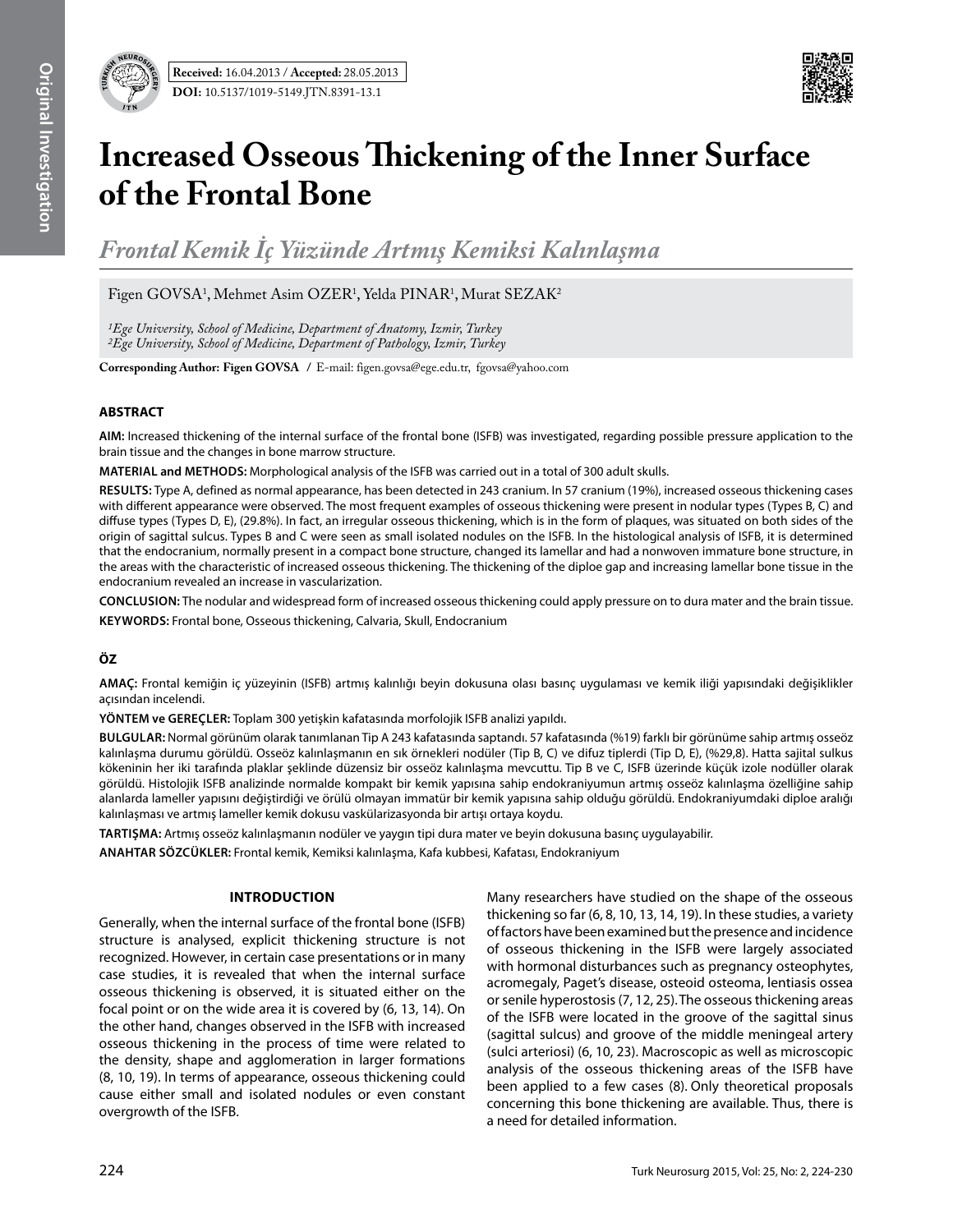The aim of this study was to determine the shape, width and length of the osseous thickening observed in the ISFB as such information are of great importance in helping the professionals detect whether osseous thickening results in a change in the bone structure. The main question to be answered with this study is to investigate, whether osseous thickening or a shift in vascular structures will lead to a change in the process of operational interventions in these areas. Increase in osseous thickening and vascular vein formation could result in a change in operational process as these formations are close to the brain tissue and serve vital functions in the brain area.

### **Material and Methods**

A total of 300 adult dry skulls of unknown age and sex obtained from the Turkish population were used to determine the localization of increased osseous thickening of the ISFB. With the software, superior contours of the osseous thickening were manually chosen and their perimeter, form, area, and relations with the sagittal sulcus and sulci arteriosi were evaluated on the right and left sides separately.

The osseous appearance of ISFB was classified into five types according to its shape as Types A - E (Figure 1). Aside from this, the below stated characteristics were taken into consideration while defining the structure of osseous thickening.

*measurement of lesion* (a: diameter, b: thickness, c: size),

*type* (types A-E),

*appearance* (a: isolated, b: wide plaque),

*border type* (a: clearly demarcated, b: ill defined),

*shape* (a: round, b: lobular, c: elongated),

*location in frontal bone* (a: squamous part, b: lateral part, c: orbital surface),

*involvement of other bones* (a: parietal, b: sphenoid, c: temporal).

Digital calipers sensitive to 0.01 mm have been used for these measurements. A flexible metric protractor has been used for aspect measurements where necessary. Descriptive statistics (mean, minimum, maximum, standard deviation) were evaluated for all the parameters collected from skull measurements. Differences between the data of skull measurements were analysed by Student's t test.

#### *Tissue preparation*

Certain steps were followed during the tissue preparation. To begin with, the frontal bone was removed from parts displaying normal and macroscopic involvement with osseous thickening. A diamond blade was used to remove these parts on the bands cut from the left and rights sides of the frontal bones (Figure 4a-c). Then, these parts were trimmed to form blocks with a dimension of 2 cm at maximum. The blocks were infiltrated with a 1:1 mixture of 100% EtOH and methyl metacrylate after they underwent a dehydration process through a graded series of ethanol for 24 hours. Dehydration and infiltration processes were conducted under vacuum at room temperature. Sections as thin as 4-5 µ were cut on a rotary microtome with tungsten for histomorphometric examination. A quality assessment was performed for each section and the three highest quality sections of each bone were analyzed.

#### **Results**

Using the macroscopic morphology characteristics outlined above, five types of osseous thickening of ISFB were recognized and named as Types A - E (Figure 1). The most common type was Type A (81%), whereas the rest of osseous thickenings made up 19% (Type E: 5.7%, Type D: 5%, Type C: 4.7% and Type B: 3.6%) (Figure 1).

**Type A** (Figure 1A, 2A): The ISFB was concave and of normal appearance. In its upper, median part, a vertical sagittal sulcus was found. The sagittal sulcus was determined beginning from the frontal crest. The groove contained the anterior part of the superior sagittal sinus. On both sides of the sagittal sulcus, a smooth surface of the ISFB structure was observed. Several granular foveolae for arachnoid granulations existed near the sagittal sulcus. No abnormal appearance was detected in the ISFB osseous thickening structure. The ISFBs showed impressions of cerebral gyri and small furrows for meningeal vessels. A total of 243 dry skulls belonged to Type A classification (Figure 2a).

**Type B** (Figure 1B, 2B, C): The specimens of this type had the following characteristics: the bone structures were isolated, were clearly demarcated, had elevated bony islands, were round in shape, single or multiple and were placed unilaterally or bilaterally. They were generally less than 10 mm in size. Location of the formations was seen to be at 2 cm left and right of the sagittal sulcus. 10 specimens on the left (Figure



**Figure 1:** The osseous appearance of internal surface of frontal bone was classified into five types according to its shape as Types A-E. **A)** Normal, Type A, **B)** Type B, **C)** Type C, **D)** Type D, **E)** Type E.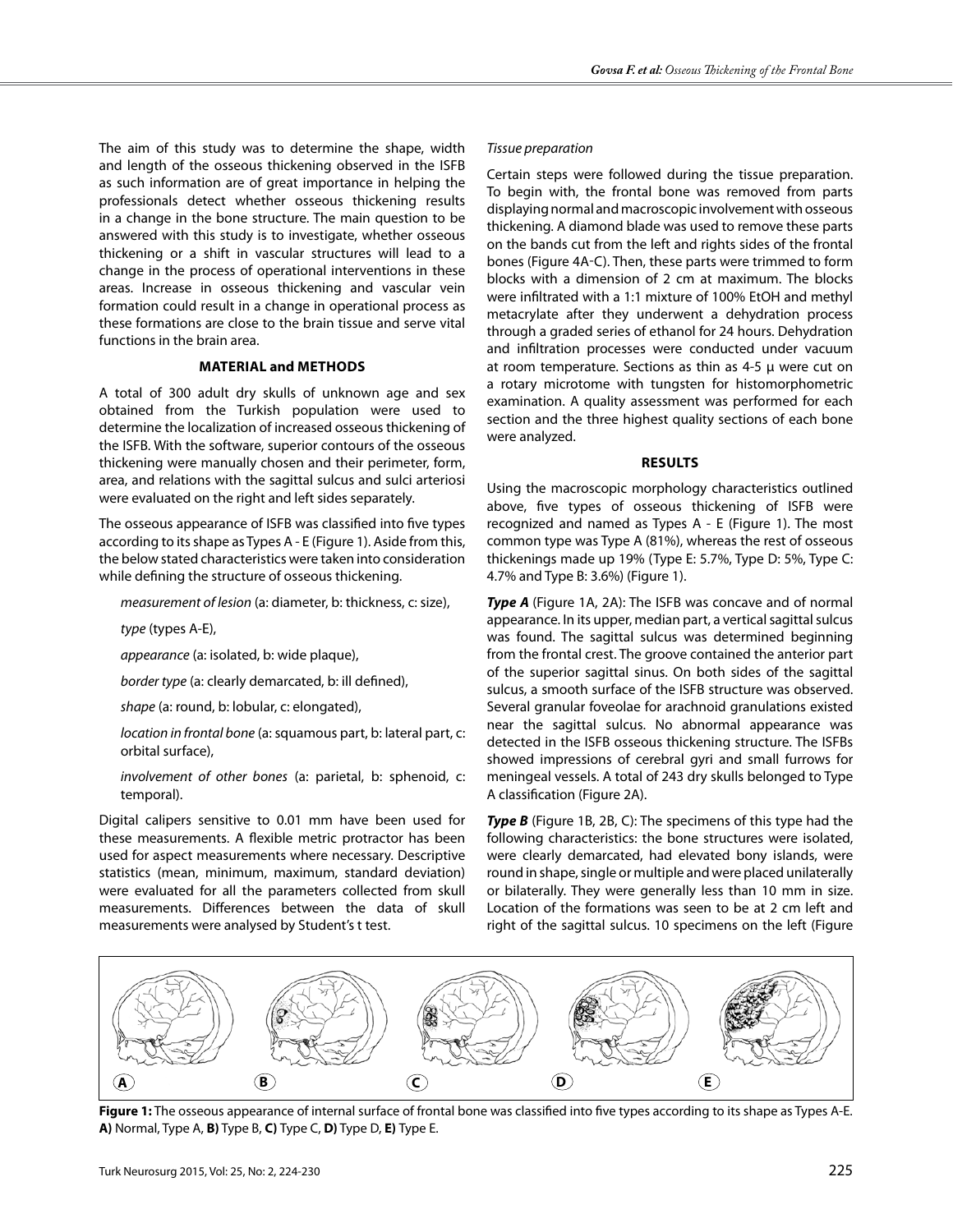2B,C), 6 on the right and 3 were located bilaterally. Type B ISFB, was detected with 19.3% of occurrence.

**Type C** (Figure 1C, 2D): The specimens of this type were seen as isolated nodular body overgrowths, without discrete margins and had round or lobular shaped structures which were located within the frontal bone. Location of the formations was seen to be at 2 cm right and left lateral of the sagittal sulcus. 10 specimens on the left, 8 on the right (Figure 2D) and 5 were located bilaterally, whole Type C ISFB was detected with 24.5% of occurrence.

**Type D** (Figure 1D, 3A, B): The specimens of Type D were more extensive in lobular bone overgrowth, and were associated with irregular thickening (Figure 3A,B). A tendency for greater elevation and coalescence was observed. 15 specimens were located bilaterally on the skull. Type D ISFB was detected with 26.3% rate of occurrence.

**Type E** (Figure 1E, 3C, D): Type E specimens had continuous body overgrowth, with ill-defined margins and their shapes were elongated. The entire region was found to be elevated with sharp, clearly demarcated borders. Type E specimens were flattened, and pancake-shaped with sharp posterior margins (Figure 3C, D). The location of the specimens was seen to be elongated from the orbital roof bordering sagittal sulcus upwards and bilaterally. In 17 bilaterally located samples, Type E ISFB was detected at a rate of 29.8% (Figure 3C, D). Symmetric involvement of the samples was noticeable and the samples of this type formed a different layer in the ISFB.

### **Extent of involvement (a: lesion diameter, b: lesion thickness, c: lesion size)**

It has been reported that the osseous thickening in the ISFB is relatively variable in terms of size and shape and it ranges from small isolated endocranial elevations to extensive diffuse changes. Depending on the case, borders of individual foci could be either well-defined or were difficult to distinguish (Figure 2b-c). Increased osseous thickening and involvement of a greater proportion of the frontal bone determined this difference. The most advanced cases were detected to be either flattened (Figure 3a) or pancake-shaped (Figure 3b) and had sharp posterior margins (Figure 3c). Clustered lobulations (Figure 3D) or a cauliflower shape was observed in some specimens. Furthermore, fine or shallow bony striations were also specified. The extent of involvement led to an increase in the degree of symmetry. This was at most attributed to the extensive osseous thickening of ISFB involvement (Figure 2A-D, 3A-D).

*Lesion diameter:* The length and the width of the nodular osseous thickening (Types B and C) were found to be as 21.1  $\pm$  2.1 (right), 1.1  $\pm$  1.2 (left) and 1.9  $\pm$  1.2 (right), 1  $\pm$  1.2 mm (left), respectively (Figure 2b, c). The height ranged between 1.09  $\pm$  0.4 mm. The length and width of the diffuse osseous thickening (Types D and E) were found to be as  $23.9 \pm 3.4$ (right), 24  $\pm$  3.3 (left) and 11.9  $\pm$  2.3 (right), 10.7  $\pm$  2.3 mm (left), respectively (Figure 3C, D). The height ranged between 2.5 ±1.09 mm. The head circumference was found to be 67.6  $\pm$  7.9 and 68.3  $\pm$  7.2 mm in the right and left, respectively.



**Figure 2:** Skullcap showing changes of thickening of inner table of frontal bone. **a)** normal, **b-c)** unilateral multinodular (Type B), **D**) unilateral wide plaque osseous thickening 1 (Type C).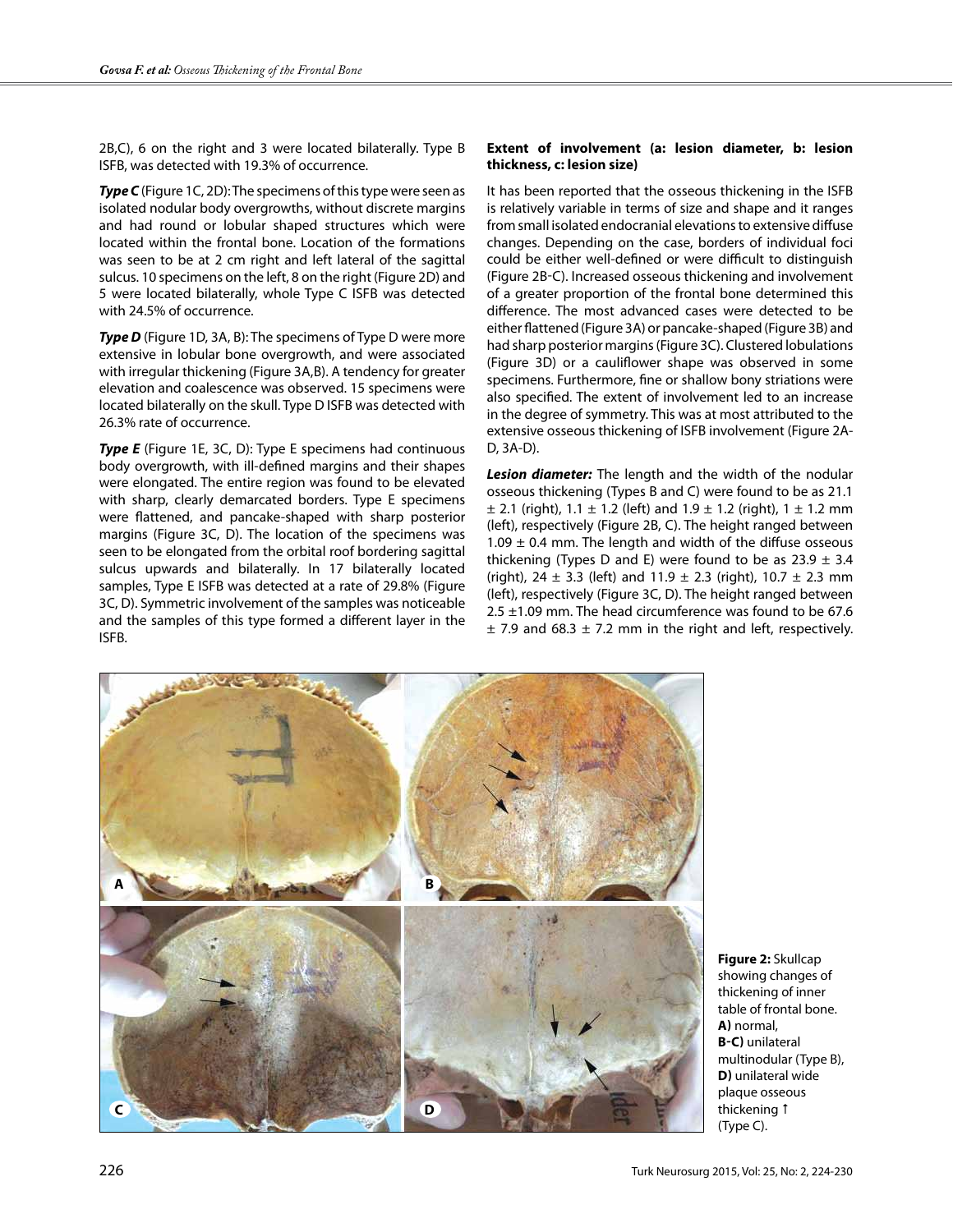The head area was measured as  $231.9 \pm 53.3$  and  $214.9 \pm 45.1$ mm<sup>2</sup> in the right and left, respectively.

*Lesion size* In Type B and C, unilateral and bilateral, single, double and triple bone expansions were found (Figure 2b, D). In the samples of Type D and E, as the lesion covered a wide space, was continuous and was a lobulational sample, the amount may not be considered meaningful (Figure 3a-D). Macroscopic evaluation of the calvaria revealed extensive osseous thickening of ISFB unilaterally (Figure 2B-D) and bilaterally (Figure 3A-D) in the frontal bone. Both left and right halves of the frontal bone showed areas of irregular thickening covering the anterior half of the inner table (Figure 3).

# **Appearance (a: isolated, b: continuous plaque):**

In the analysed cases, Type B and C were seen in the form of isolated areas (Figure 2b-c, 3a-b) whereas cases classifed as Type D and Type E, it was noticed that they were in the form of continuous and plaque areas in appearance (Figure 2D, 3C-D).

# **Border type (a: clearly demarcated, b: ill defined)**

Again, in the analysed cases, in terms of border type, Type B and C were present in the form of clearly demarcated area (Figure 2b-c, 3a-b). On the other hand, Type D and Type E were noticed to be in the form of ill defined surface (Figure 2d, 3c-d).

# **Shape (a: round, b: lobular, c: elongated)**

When the analysed cases were evaluated in terms of their shapes, in Type B and Type C cases it was noticed that 8% were round (Figure 2B-C), 5% were lobular (Figure 2D; 3A,B) and 6% were elongated shapes (Figure 3C,D).

## **Location in frontal bone (a: anterior part of the frontal squama, b: posterior part of the frontal squama, c: orbital surface);**

We found that 5% of the cases were located in the anterior part of the frontal squama (Figure 2D), 4% in the posterior part of frontal squama (Figure 2b-c), 4% in both the anterior and posterior (Figure 3a) and 6% in the orbital roof (Figure 3c-d).

In some cases, it was found that bony formations of ridges and grooves were aligned perpendicularly and obliquely to the midsagittal plane. They were funnel-shaped and had a tendency to converge towards a focal point close to the sagittal sulcus. Large blood vessels were found on the grooves and they drained into the sagittal sulcus. No matter how extensive the osseous thickening was even in the most severe cases, it did not cross suture lines. It was revealed that the skull midline and sagittal sulcus were persistently free of extensive osseous thickening of the ISFB. While the borders of the unaffected central region extended posteriorly, they diverged and reached the maximum separation at the bregmatic area (Figure 2c). Posteriorly, it was the sulci arteriosi that served as a limiting factor. This was because of the fact that extensive osseous thickening in the ISFB did not traverse this vessel (Figure 3c-d). When the bone formations in the ISFB were analysed, it was observed that the location was adjacent to the sagittal sulcus covering the formation ranging between 0 mm (Figure 3a-c) - 20 mm (Figure 2b). Also, it was noticed that these formations did not cross over sulci arteriosi. This irregular thickening continued laterally and terminated 10 - 70 mm anterior to the sulci arteriosi (Figure 3).

## **Involvement of other bones (a: parietal, b: sphenoid; c: temporal)**

In none of the cases, bony protrusions present at frontal region, crossed over the parietal, sphenoid and temporal regions. Only in two cases, the observed changes manifested on outer lamina and covered the cranial bones.

# *Histological examination*

The histological areas containing both normal and sclerotic thickening were analysed (Figure 4A-D). A detailed investigation has been performed to the layers of the frontal bone. In normal frontal tissue; endocranium, consisting of lamellar layers of compact bone, normal diploe gap and ectocranium, consisting of sclerotic lamellar bone structures have been analysed (Figure 4D). In the histological analysis of the areas with the appearance of increased osseous thickening, there was no evidence of complex tissue appearance denoting a new bone formation or destruction. The ectocranium was noticed to be within the normal margins. In the diploe and medullar areas, there seemed to be a thickening in the mature bone characteristics and the external surface of frontal bone was extensive. A mature Havers system, increase in number of vessels and cell details, was observed regularly. Naturally, there was an increase in the vascularization. When the endocranium, adjacent to the inner surface of the frontal bone was analysed, there seemed to be an irregular formation. In the endocranium, the bone showed nonwoven lamellar tissue characteristic. There was also an increase in the trabecular per unit square and the thickness of the Havers lamellar system in the endocranium. Irregular bone lamellas were noticeable. There were also several gaps extending into the cranial vault (Figure 4D).

# **Discussion**

Despite the fact that the variations in shapes of the ISFB and its incidence have been recognized in previous clinical and anatomical studies, it has been observed that the pattern of the osseous thickening was not as simple as it had been reported by many authors (12-14). While most of these studies were just case presentations, only a few contained comprehensive details. Thus, in existing studies, the results confirm the variability in almost all the measured osseous thickening parameters, including the length and the width, but detailed information considering variety in thickness is seldom (2, 19, 23, 25).

The feature differentiation seen in ISFB is especially in the form of endocranial bone thickening. Terminological differences in relation to the phenomena of endocranial bone thickening (i.e. Morgagni Morel syndrome; Stewart-Morel syndrome; enostosis cranii; endocraniosis; metabolic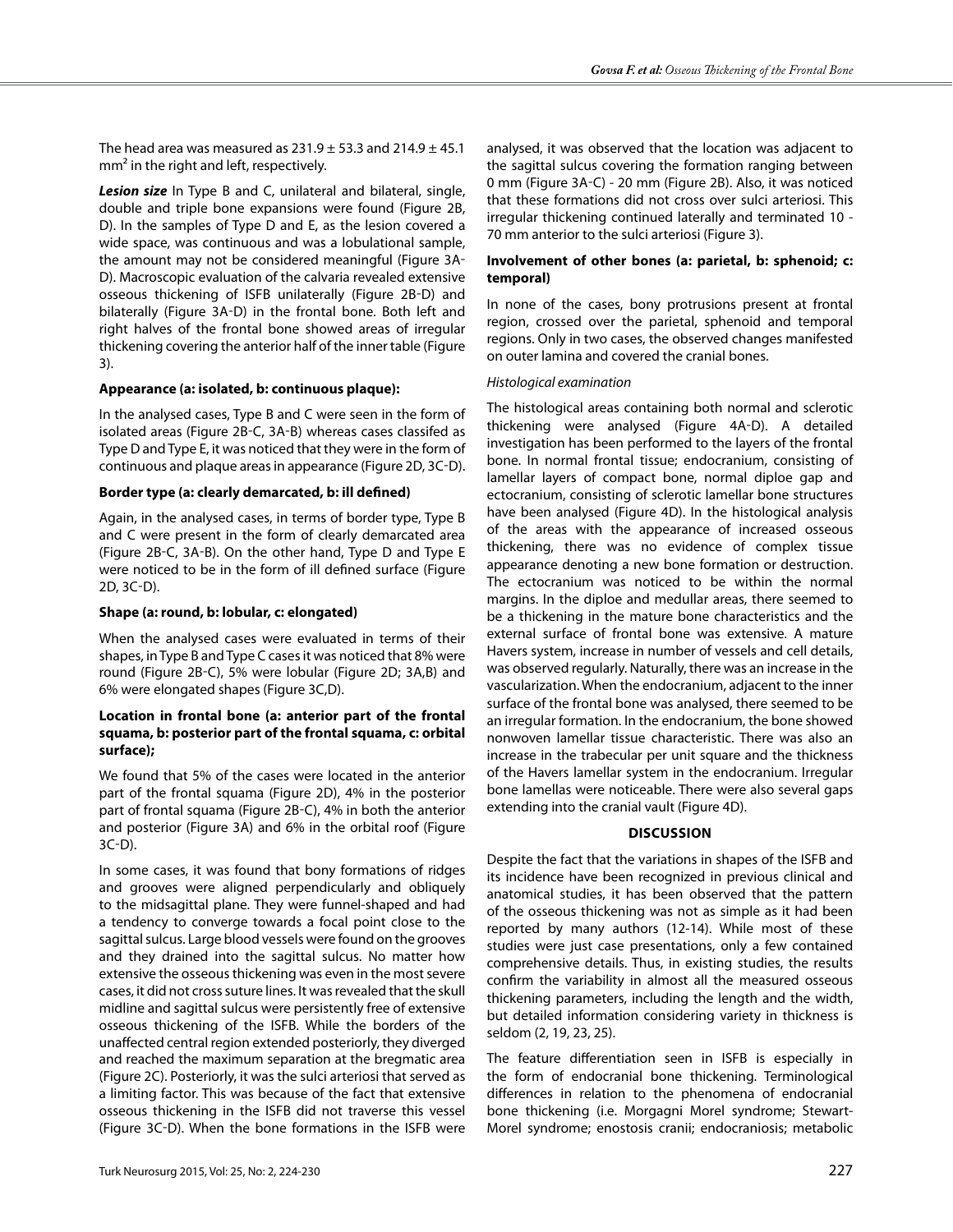



#### **Figure 3:**

Hypertrophic changes in the form of osseous thickening plaques. **a)** Multinodular within sagittal sulcus, **b)** Bilateral multinodular with scattered location and distant from each other (Type D), **c)** Osseous thickening (Type E) located within sagittal sulcus in the form of bilateral sagittal sulcus inner plaques, **d)** Osseous thickening located between sagittal sulcus (**ss**) and sulci arteriosi (**sa**) in the form of bilateral elongated continous plaques (Type E) osseous thickening 1.

**Figure 4:** Histological tissue sample of a case with macroscopic investigation of osseous thickening. **a)** The calvaria shows extensive, bilateral remodelling of the right (R) and the left (L) parts of the frontal bone involving more than 60% of the endocranial surface with numerous irregular sharp elevations, **B)** right and left cross-section of the sample, **C)** Macroscopic appearance of 2 cm size sections, **D)** the histology of the sections. **1**. cancellous bone, **2**. compact bone, **Ec**: ectocranium, **Ed**: endocranium, **Dp**: diploe, 1: gaps,  $\rightarrow$  marked macroscopic thickening.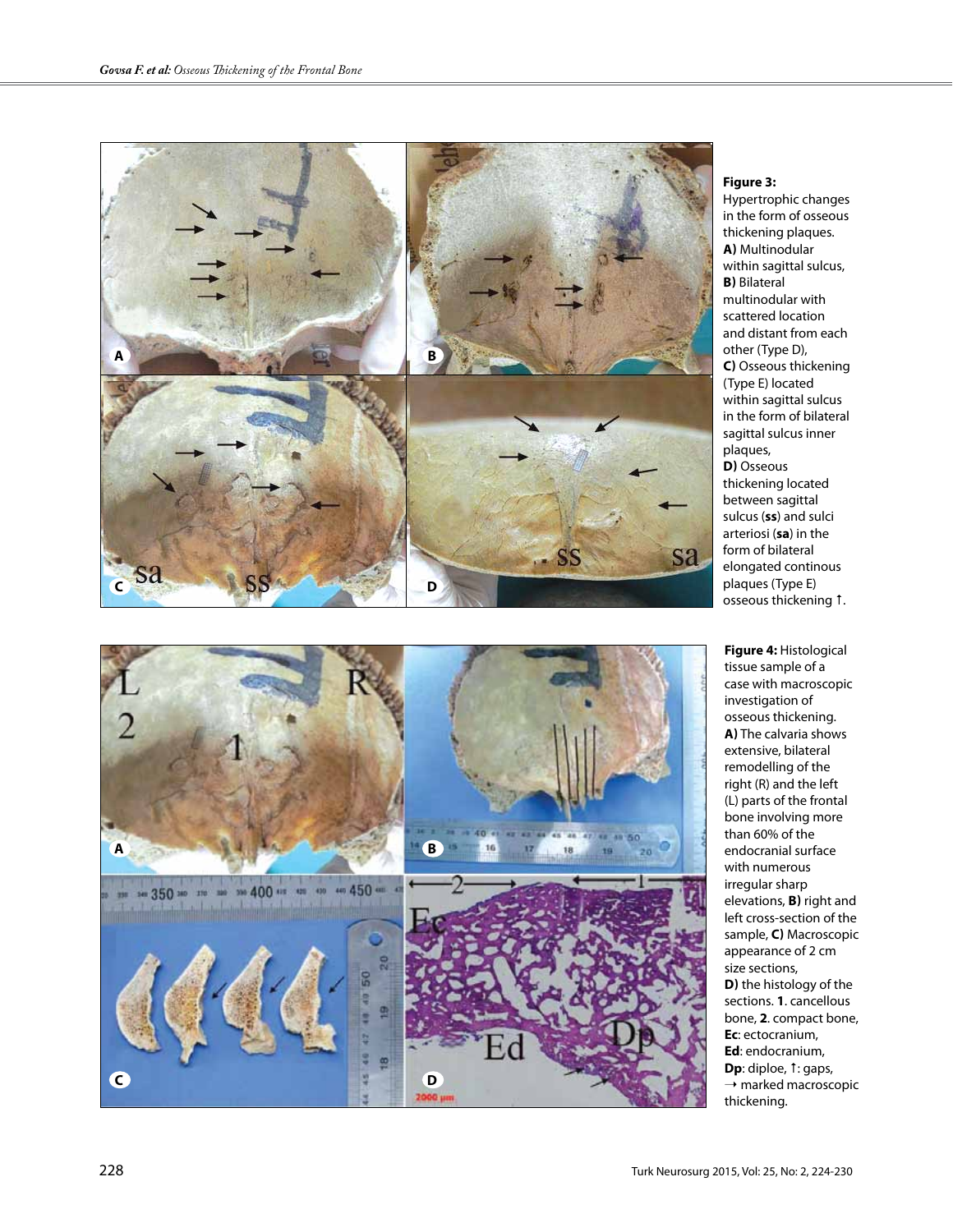craniopathy; endostosis cranii) is a clear indicator of the diversity of opinion regarding this medical situation (3, 7, 13, 15). Moreover, the differential diagnosis of extensive osseous thickening in the ISFB ranges from such focal masses as meningioma and endosteal osteoma, subdural and dural calcification and to the diffuse skull process including Paget's disease, acromegaly and fibrous dyplasia (14, 17, 18, 24).

Moore described four different forms of osseous thickening in detail in his research. In line with this, extensive osseous thickening of ISFB was only described as a case where only the frontal bone was affected (13). Another classification of the osseous thickening was also made by Hershkovitz (8). According to this classification, osseous thickening was split into four subtypes including A, B, C and D in terms of appearance, size and the extent of endocranial remodelling. Type D was the most extensive one and it was characterized by constant bone overgrowth, covering more than 50% of the frontal endocranial surface including the entire involved region which was irregularly elevated with sharp and clearly demarcated borders. While the ISFB was displayed in form of prominent bulges, it was separated by grooves and had different depths (13, 20). Being found symmetrically on both sides of the frontal crest, these features did not persist beyond the coronal suture. Bulges were found at the inner lamina and more occasionally in the diploe whereas the thickness of the external lamina did not display a change. Sometimes, calcifications were also observed in the falx cerebri and along the sagittal suture (5).

Areas of osseous thickening have not always been associated with hyperostosis frontalis interna (2-5, 11, 15, 21). It was indicated by Talarico et al. that area fraction of lamellar bone showed decrease in regions where extensive osseous thickening was observed in the ISFB (21). Compression of the left precentral gyrus in the location of the motor cortex was observed macroscopically. Nevertheless, it is not clear yet whether the symptoms of subjects including a positive Rhomberg sign are certainly related to the hyperostosis. It is more likely that there is some undetected compression on the postcentral gyrus. This is because of the fact that damage to the posterior white columns is clearly associated with a Romberg sign (21). Therefore, it is of vital importance to recognize the existence of osseous thickening at these regions especially in surgical operations as bone thickening and the changes in the vascularization will probably alter the procedures adopted in the operation.

In a study with osseous thickening, all cases suffered from behavioural disturbances, aggression, or psychiatric disorders (4). Headache, bipolar disorder, and other psychiatric symptomology have been correlated with the presence of cavum septi pellucidi and cavum vergae. Considering osseous thickening cases with respect to the locations is of neurological and psychological importance.

In the literature, three hypothetical models have been presented to explain the endocranial growth. According to the American Model, cancellous bone in the diploe proliferates in such a manner that the ISFB is pushed internally and

the calvarial thickness is increased (13, 21). However, in the European Model, a process which occurs in the dura mater and is initiated by enlarging intradural vessels is put forward (13, 21). According to the Global Model which was developed by Hershkovitz et al. (8), there is a four-step process. In the third step of this model, vascularization of new lamellar bone that triggers bone proliferation is observed. It is interesting that a callus that becomes vascularized stimulates bone growth and repair.

With this study, a less detailed subject has been analysed with extensive details. A detailed typology of ISFB has been performed and histological differentiation has been presented. The ISFB, normally, had a concave appearance and median part was found in vertical sagittal sulcus. It was placed bilaterally on both sides of the sagittal sulcus in the form of regular ISFB structure. The osseous thickening of ISFB was recognized to be quite varied in shape and size, ranging from small isolated endocranial elevations (Figure 2A-D) to extensive diffuse changes (Figure 3A-D). Macroscopic evaluation of the calvaria revealed extensive osseous thickening of ISFB bilaterally. Both left and right halves of the frontal bone showed areas of irregular thickening covering the anterior half of the inner table (Figure 3A-D). Bulges on the skull formed radial elevations running symmetrically away from the frontal crest. The most common ones, in Type E cases, bony formations of ridges and grooves were found to be aligned perpendicularly and obliquely to the midsagittal plane. ISFB were showed in the form of prominent bulges, separated by grooves of different depths. These formations were funnel-shaped and tended to converge towards a focal point near the sinus. The osseous elevations were localized in the anterior part of the frontal squama (Figures 3A-D; 4A-D).

There was an irregular thickening which continued laterally and terminated at 10 - 70 mm anterior to the sulci arteriosi. Large blood vessels were found on the grooves and they drained into the sagittal sulcus. The frontal bone might be dominant due to its vascularization. When vascular territories in the calvarium were analysed, it has been indicated that soft and hard tissues of the frontal region constituted a separate angiosome. Diploe venous system of the frontal bone was not dependent on the parietal and occipital regions draining into other calvarial bones and on the grooves between the bony ridges of osseous thickening, and the veins exiting the diploe were found. No matter how extensive the osseous thickening was even at the most severe cases, it did not cross suture lines. It was revealed that the skull midline and sagittal sulcus were persistently free of extensive osseous thickening of the ISFB. Proximity of the locations of the formations to the veins could be attributed to this situation.

In histological analysis, the osseous thickening is characterized by remodelling of the ISFB into a cancellous phenotype (13, 21). Microscopic analysis revealed that a larger proportion of nonwoven mature bone was present in regions of macroscopic hyperostosis. When the area covered by extensive osseous thickening in ISFB is taken into consideration, it is noticed that these formations are close to the frontal lobes.